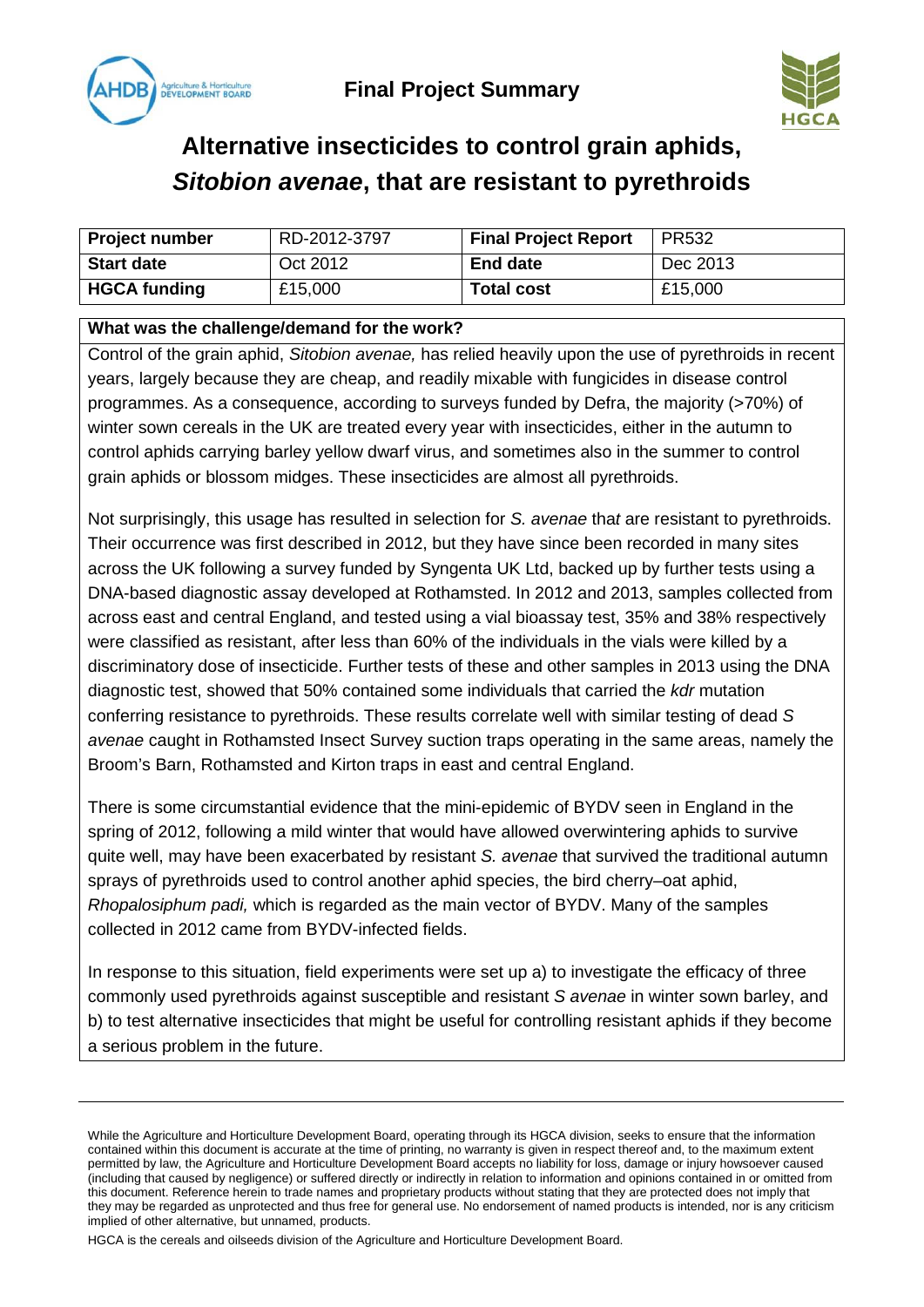## **Final Project Summary**





### **How did the project address this?**

Surveys funded by Syngenta UK Ltd. In 2012 and 2013, allowed the collection of 33 samples of grain aphids, *S. avenae,* from across mid and southern England, and tested using glass vials that were coated with different doses of the pyrethroid, lambda-cyhalothrin. These classified 35 and 38 % of samples as resistant in 2012 and 2013 respectively (when more than 60% of individuals survived the discriminatory dose). Further DNA diagnostic tests done at Rothamsted on these and other 2013 samples showed that 50% of 30 samples tested contained the kdr gene that confers resistance in this species.

### **Field trials**

A field trial was set up at Broom's Barn in autumn 2012, in which winter barley plots were inoculated with both susceptible and resistant clones of *S. avenae*, along with a susceptible clone of the main BYDV vector, *Rhopalosiphum padi*. Plots were subsequently sprayed with field rates of three pyrethroids, lambda-cyhalothrin (Hallmark Zeon)), deltamethrin (Decis Protech and cypermethrin (Toppel 10), and the organophosphorus insecticide, chlorpyrifos (Dursban WG).

A further two field trials were set up at Broom's Barn and Stetchworth in Suffolk with the resistant clone of *S. avenae* only, which was inoculated at marked locations into plots that had already been seeded with small numbers of *R. padi* carrying BYDV. Plots were subsequently sprayed a few days later with lambda-cyhalothrin and cypermethrin, chlorpyrifos, the carbamate, pirimicarb (Aphox), the neonicotinoids, thiacloprid (Biscaya) and acetamiprid (Insyst), and, at Stetchworth only pymetrozine (Plenum) mixed with an adjuvant oil, Toil. The rates applied were either recommended for use in cereals for aphids or other pests (cypermethrin, deltamethrin, chlorpyrifos and pirimicarb), or rates that were recommended for other crops if they were not approved for use in cereals (thiacloprid, acetamiprid and pymetrozine). The rate of lambda-cyhalothrin used was that recommended for use in oilseed rape (7.5 g a.i./ha), which was higher than that recommended for use in cereals (5 g a.i./ha).

Aphid numbers in all trials were counted 3, 6-8 and 13-15 days after application. In the latter two larger trials the incidence of barley yellow dwarf virus (BYDV) was assessed in May 2013, and the effects of treatments on yield were measured at harvest in August 2013.

### **What outputs has the project delivered?**

#### **Comparison of pyrethroids**

Lambda-cyhalothrin, cypermethrin and chlorpyrifos all gave good (>85%) control of the susceptible clones of *S. avenae* and *R.padi*; deltamethrin gave good control of the susceptible clone of *S*. *avenae* (>88%), but not as good control of *R. padi* initially (75%), rising to 99% after 8 days (Fig. 1). However, cypermethrin and deltamethrin gave significantly poorer control of resistant *S. avenae*  than chlorpyrifos, but not lambda-cyhalothrin. The rate of lambda-cyhalothrin used was higher than recommended rate (7.5 rather than 5 g a.i./ha), which might explain why it gave better control.

While the Agriculture and Horticulture Development Board, operating through its HGCA division, seeks to ensure that the information contained within this document is accurate at the time of printing, no warranty is given in respect thereof and, to the maximum extent permitted by law, the Agriculture and Horticulture Development Board accepts no liability for loss, damage or injury howsoever caused (including that caused by negligence) or suffered directly or indirectly in relation to information and opinions contained in or omitted from this document. Reference herein to trade names and proprietary products without stating that they are protected does not imply that they may be regarded as unprotected and thus free for general use. No endorsement of named products is intended, nor is any criticism implied of other alternative, but unnamed, products.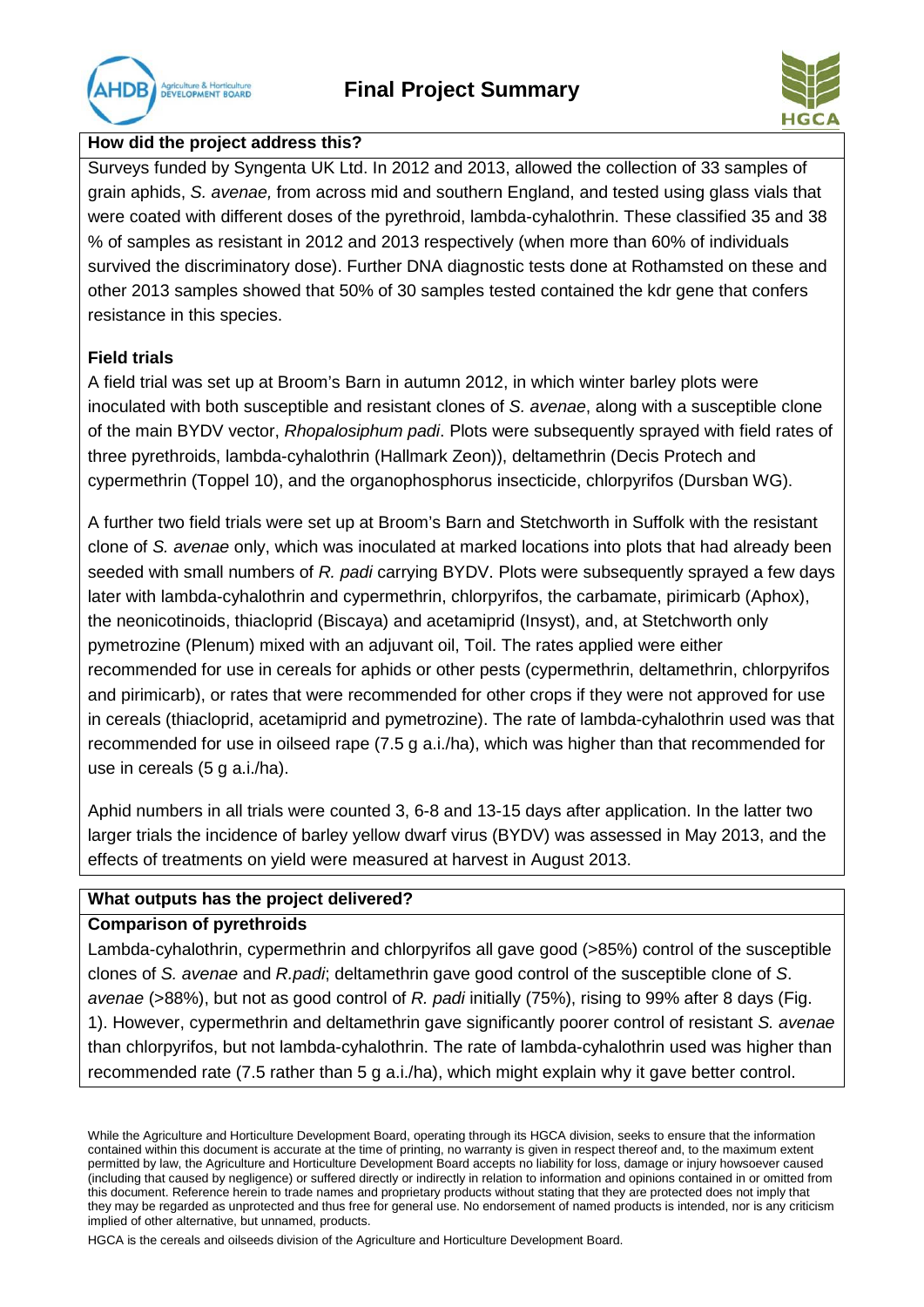

## **Final Project Summary**



### Fig.1 Efficacy of pyrethroids against cereal aphids



\* Significantly less than chlorpyrifos at P<0.05

### **Alternatives to pyrethroids**

In the two larger field trials to test alternative products against the resistant clone of *S. avenae*, and the consequent spread of BYDV, the pyrethroid lambda-cyhalothrin again gave good control, but cypermethrin performed poorly. The rate of lambda-cyhalothrin was again higher than recommended for cereals, using the oilseed rape recommended rate (Fig. 2). Of the alternatives to pyrethroids tested, pirimicarb gave moderate control at one site, Broom's Barn, but good control at another at Stetchworth (Fig. 2). The neonicotoid, thiacloprid gave good control at both sites, while acetamiprid was relatively poor at Broom's Barn. Pymetrozine plus oil gave good control at Stetchworth, the one site it was tested. Chlorpyrifos gave best control at both sites.



Fig. 2 Efficacy of aphicides against grain aphids,

While the Agriculture and Horticulture Development Board, operating through its HGCA division, seeks to ensure that the information contained within this document is accurate at the time of printing, no warranty is given in respect thereof and, to the maximum extent permitted by law, the Agriculture and Horticulture Development Board accepts no liability for loss, damage or injury howsoever caused (including that caused by negligence) or suffered directly or indirectly in relation to information and opinions contained in or omitted from this document. Reference herein to trade names and proprietary products without stating that they are protected does not imply that they may be regarded as unprotected and thus free for general use. No endorsement of named products is intended, nor is any criticism implied of other alternative, but unnamed, products.